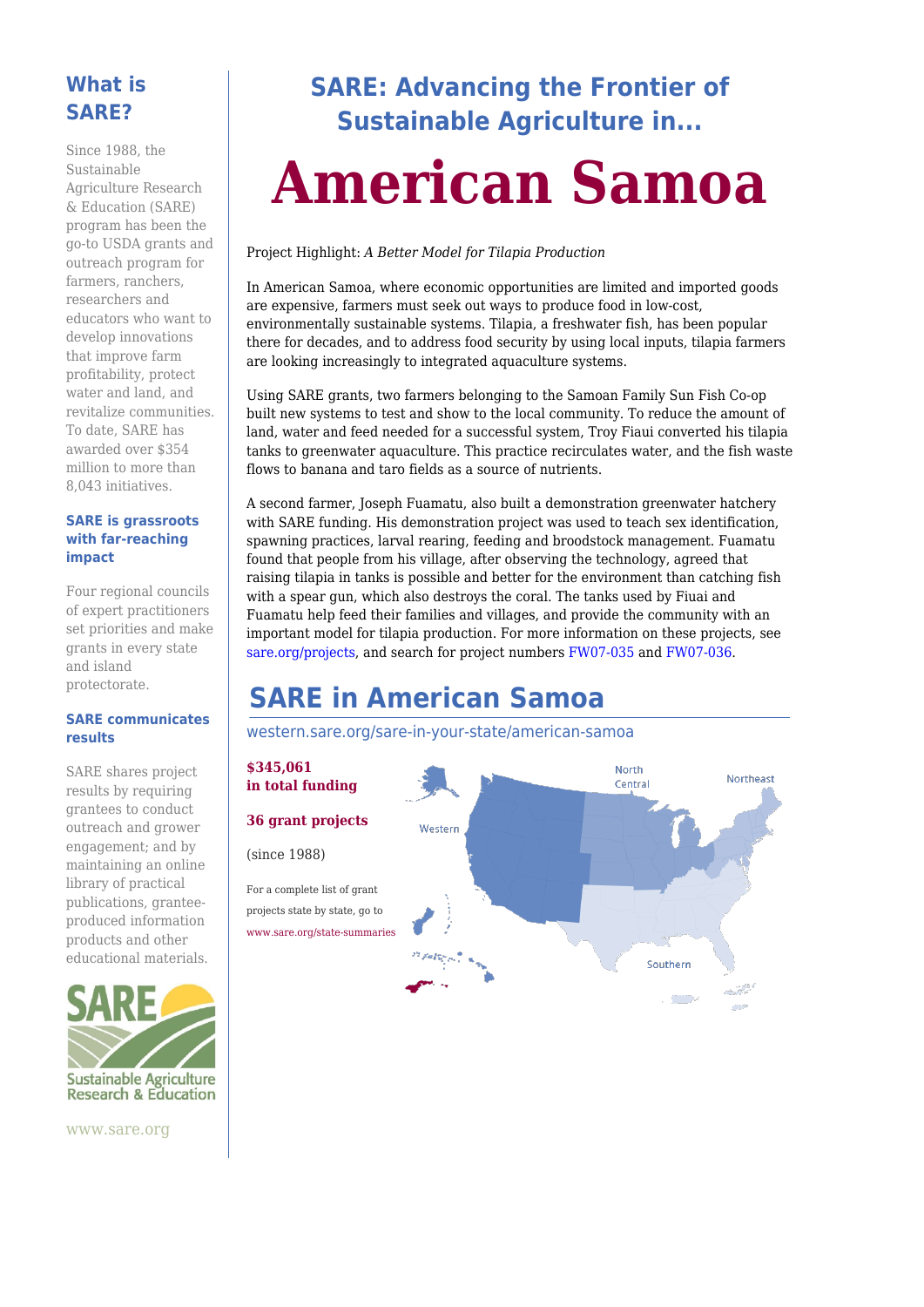# **SARE Grants in American Samoa** Total awards: 36 grants



2 Professional Development Program 33 Farmer/Rancher 1 Research and Education

# Total funding: \$345,061



\$71,170 Professional Development Program \$182,041 Farmer/Rancher \$91,850 Research and Education

#### Find a complete list of projects on page 3.

# **SARE's Impact**



### 53 percent

of producers report using a new production technique after reading a SARE publication.

### 79 percent

of producers said they improved soil quality through their SARE project.

### 64 percent

of producers said their SARE project helped them achieve higher sales.

# Learn about local impacts at:

[western.sare.org/sare-in-your](https://western.sare.org/sare-in-your-state/american-samoa)[state/american-samoa](https://western.sare.org/sare-in-your-state/american-samoa)

### **Contact Your SARE State Coordinator**

SARE sustainable ag coordinators run state-level educational programs for Extension and other ag professionals, and many help grant applicants and recipients with planning and outreach. Visit [western.sare.org/state-pages/american samoa](https://western.sare.org/state-pages/american samoa) to learn more.

Ian Gurr American Samoa Community College [ig1213@yahoo.com](mailto:ig1213@yahoo.com)



# For detailed information on SARE projects, go to **www.SARE.org**

SARE is funded by the USDA's National Institute of Food and Agriculture (NIFA).

This report includes summaries of competitive grant programs only. Some competitive grant programs that are no longer offrered may be included or excluded from the totals in this report depending on the grant program and SARE region.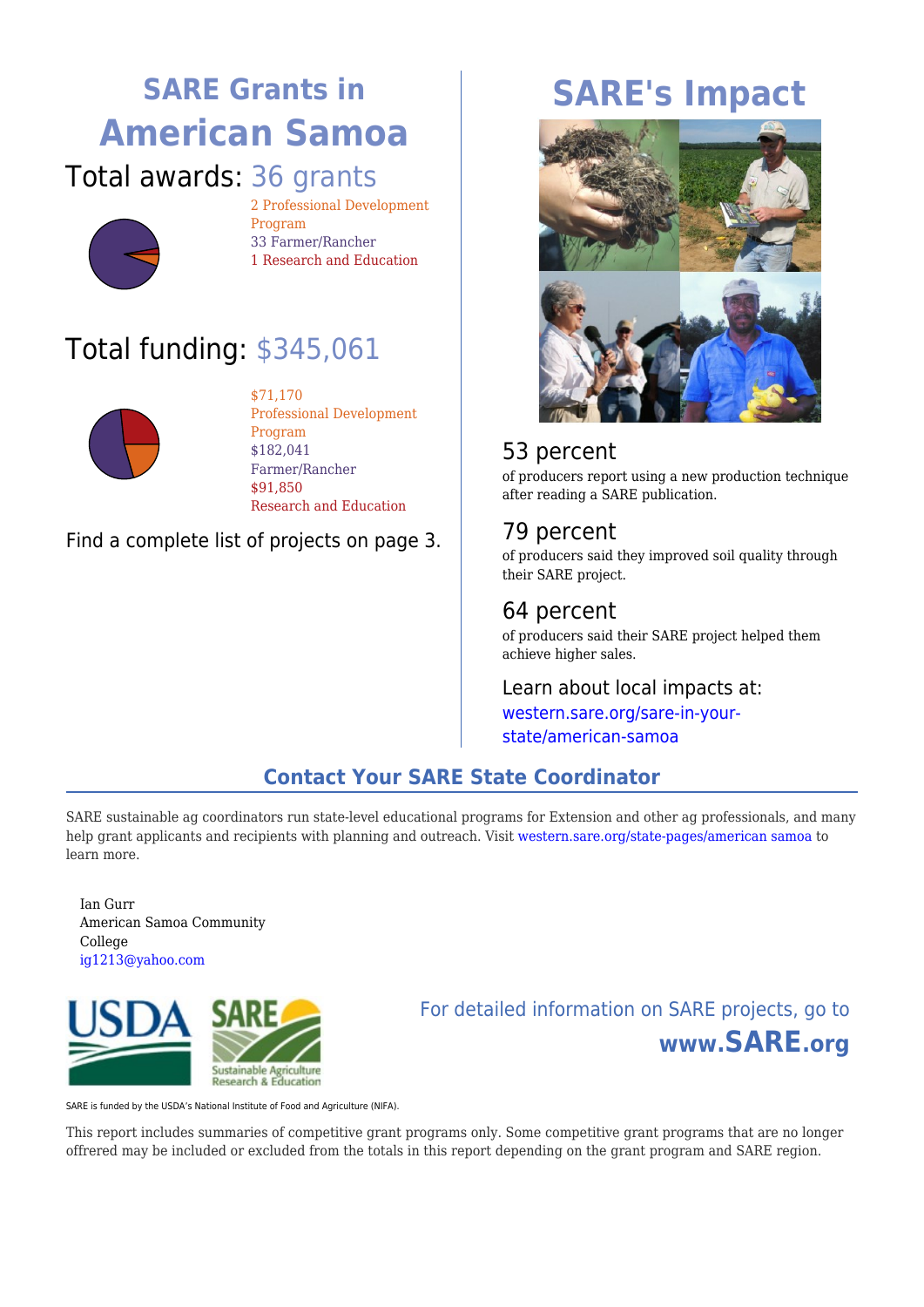

# **AGRICULTURE PROJECTS FUNDED IN AMERICAN SAMOA**

**by USDA's**

**Sustainable Agriculture Research and Education (SARE) Program**

American Samoa has been awarded \$345,061 grants to support 36 projects, including but not limited to, 1 research and/or education project, 2 professional development projects and 33 producer-led projects. American Samoa has also received additional SARE support through multi-state projects.

| <b>RESEARCH AND EDUCATION GRANTS</b> |                                                                                                                                                                                       |                              |                                                                                                                               |  |  |  |  |  |  |
|--------------------------------------|---------------------------------------------------------------------------------------------------------------------------------------------------------------------------------------|------------------------------|-------------------------------------------------------------------------------------------------------------------------------|--|--|--|--|--|--|
| Project #                            | <b>Project Title</b>                                                                                                                                                                  | <b>SARE Support</b>          | <b>Project Leaders</b>                                                                                                        |  |  |  |  |  |  |
| SW97-013                             | <b>Blueprinting Traditional Sustainable</b><br>Food Production Systems of Samoa<br>in Development of a<br>Research/Extension Model                                                    | \$91,850                     | Wayne A. Frank<br>American Samoa Community College                                                                            |  |  |  |  |  |  |
|                                      | PROFESSIONAL DEVELOPMENT PROGRAM GRANTS                                                                                                                                               |                              |                                                                                                                               |  |  |  |  |  |  |
| Project #                            | <b>Project Title</b>                                                                                                                                                                  | <b>SARE Support</b>          | <b>Project Leaders</b>                                                                                                        |  |  |  |  |  |  |
| EW07-002                             | Sustainable Fruit and Vegetable<br>Production in American Samoa:<br>Protecting Your Health and the<br>Health of Your Land with Integrated<br>Pest Management and Soil<br>Conservation | \$55,660                     | Amio Mavaega-Luvu<br><b>ASCC-Land Grant</b><br>Amio Mavaega-Luvu<br>American Samoa RC&D Council                               |  |  |  |  |  |  |
| EW97-018                             | Constructing a Herbarium, Collection<br>and Key to Medicinal and Other<br><b>Traditional Plants of Samoa</b>                                                                          | \$15,510                     | Don Vargo<br>American Samoa Community College                                                                                 |  |  |  |  |  |  |
|                                      |                                                                                                                                                                                       | <b>FARMER/RANCHER GRANTS</b> |                                                                                                                               |  |  |  |  |  |  |
| Project #                            | <b>Project Title</b>                                                                                                                                                                  | <b>SARE Support</b>          | <b>Project Leaders</b>                                                                                                        |  |  |  |  |  |  |
| FW19-352                             | Agricultural productivity of Kratky's<br>non-circulating hydroponics method<br>in cropping specialty vegetables for<br>limited resource grower in Manu'a.                             | \$17,000                     | Toni Leano<br>Mauna Lata Creative Farm                                                                                        |  |  |  |  |  |  |
| FW18-035                             | Comparative Benefits of using<br>Chicken Tractors in Banana<br>Plantations in American Samoa                                                                                          | \$19,231                     | Sagaia Lefee<br>Sagaia Lefee                                                                                                  |  |  |  |  |  |  |
| FW16-029                             | Alternative Vegetable Crops and<br>Production Methods for American<br>Samoa                                                                                                           | \$15,202                     | Ivona Ballard<br>Whutnutsamoa<br>Ian Gurr<br>American Samoa Communiy College-<br>Agriculture, Community and Natural Resources |  |  |  |  |  |  |
| FW07-035                             | Sustainable Tilapia Aquaculture<br>Production Demonstration Facility                                                                                                                  | \$9,148                      | Troy Fiaui                                                                                                                    |  |  |  |  |  |  |
| <b>FW07-036</b>                      | Model Small-Scale Greenwater<br>Tilapia Hatchery Facility                                                                                                                             | \$9,969                      | Joseph Fuamatu                                                                                                                |  |  |  |  |  |  |
| FW05-015                             | Small-Scale Aquaponic<br>Demonstration System in American<br>Samoa                                                                                                                    | \$10,000                     | Malo Paleso'o                                                                                                                 |  |  |  |  |  |  |
| FW04-032                             | Using Portable Chicken Farming to<br>Improve Home Vegetable Garden                                                                                                                    | \$1,570                      | Lusia Leofili                                                                                                                 |  |  |  |  |  |  |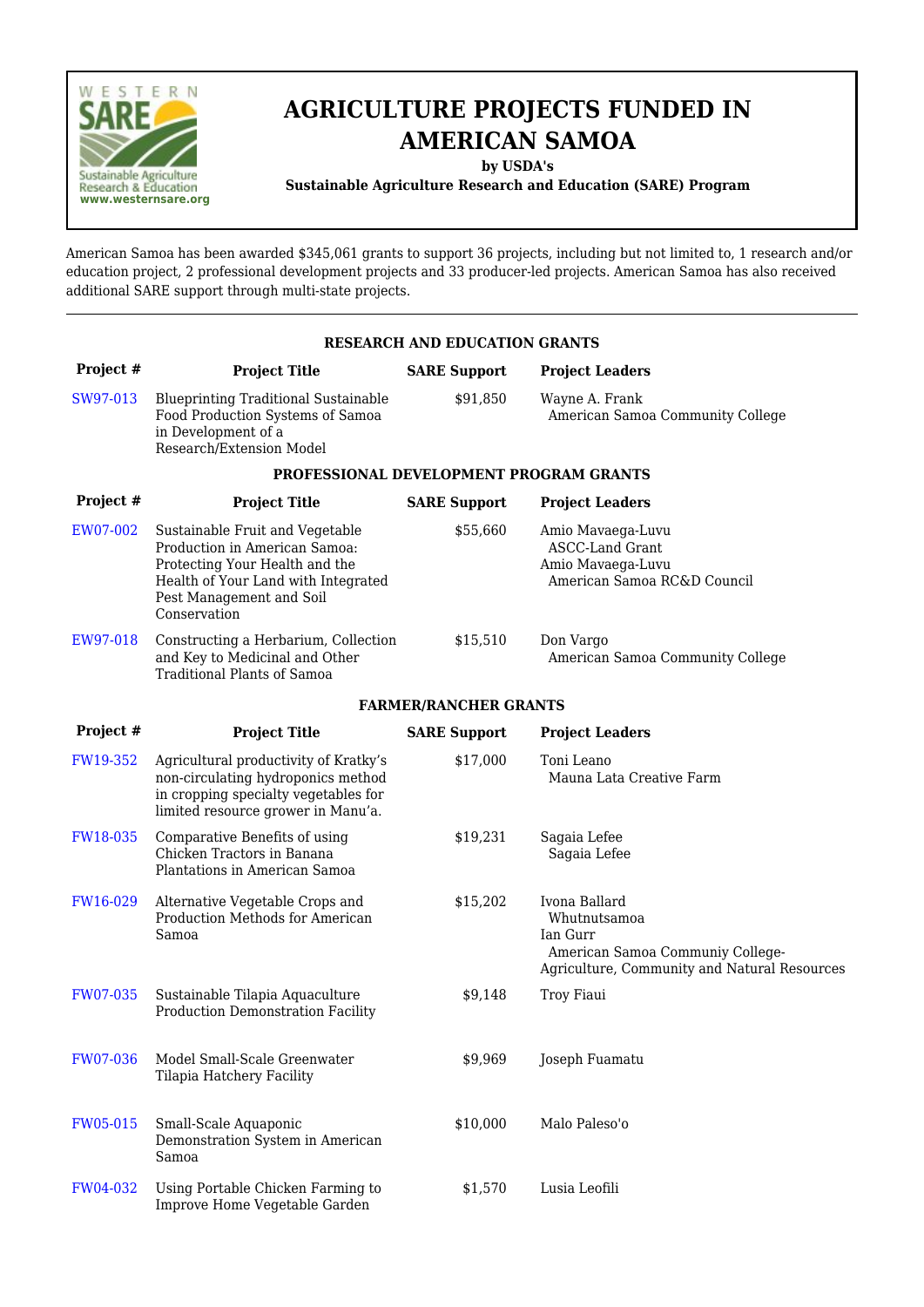| FW04-204        | Organic Vegetable Farming in<br>American Samoa                                                             | \$2,496  | Lina Tuifalasia                                |
|-----------------|------------------------------------------------------------------------------------------------------------|----------|------------------------------------------------|
| <b>FW03-005</b> | Vermicomposting of Animal and<br>Organic Wastes                                                            | \$5,500  | Futi Semanu                                    |
| FW03-026        | Growing Future Banana for Samoa                                                                            | \$2,951  | Alatise Fonoti                                 |
| FW02-012        | Medicinal Plants of Samoa-<br>preventing extinction through survey                                         | \$12,215 | Ionataua Faasaualu                             |
| FW02-047        | Pigsty and Planting                                                                                        | \$6,726  | Mack Memea                                     |
| FW02-048        | Reducing African Snail Damageto<br>Yams in American Samoa                                                  | \$3,955  | Malo Paleso'o                                  |
| <b>FW01-069</b> | Piggery Waste Management                                                                                   | \$5,000  | Faapaia Maiava<br><b>Agriculture Extension</b> |
| <b>FW00-205</b> | Expanding the Marketing Outlets of<br>Local Traditional, Vegetable and<br>Fruit Crops in American Samoa    | \$4,935  | Malo Paleso'o                                  |
| FW99-109        | Giant Clam Project                                                                                         | \$4,519  | William Haretuku                               |
| FW99-037        | Effect of Pesticides vs. Traditional<br>Treatments for Banana Scab Moth in<br>American Samoa               | \$1,600  | Rosaline Liu                                   |
| FW99-030        | Self-Sustaining Swine Production<br>Operation                                                              | \$4,500  | Juan Chan                                      |
| FW99-001        | Canco Hill Screen House                                                                                    | \$1,400  | Naotala M. Tuli                                |
| <b>FW99-023</b> | Tilapia Farm — Aoloau                                                                                      | \$3,225  | <b>Ioelu Seve</b>                              |
| FW99-025        | Leone Greenhouse                                                                                           | \$1,500  | Mark Kneubuhl                                  |
| FW99-026        | Ava Samoa                                                                                                  | \$2,004  | Lualima Siagatonu<br>Production in Aasu        |
| FW99-027        | Amalau Valley Fruit Tree and Native<br><b>Tree Nursery</b>                                                 | \$2,463  | Matautu Tagoilelagi                            |
| FW98-021        | Samoa Department of Agriculture<br><b>Community Nutritional Support</b><br>Group                           | \$4,646  | Litani Ahoia                                   |
| <b>FW98-036</b> | Brewster Area-wide Management<br>(BAM) — Low Impact Control of<br>Codling Moth and Leafroller in<br>Apples | \$10,000 | Jim Davis                                      |